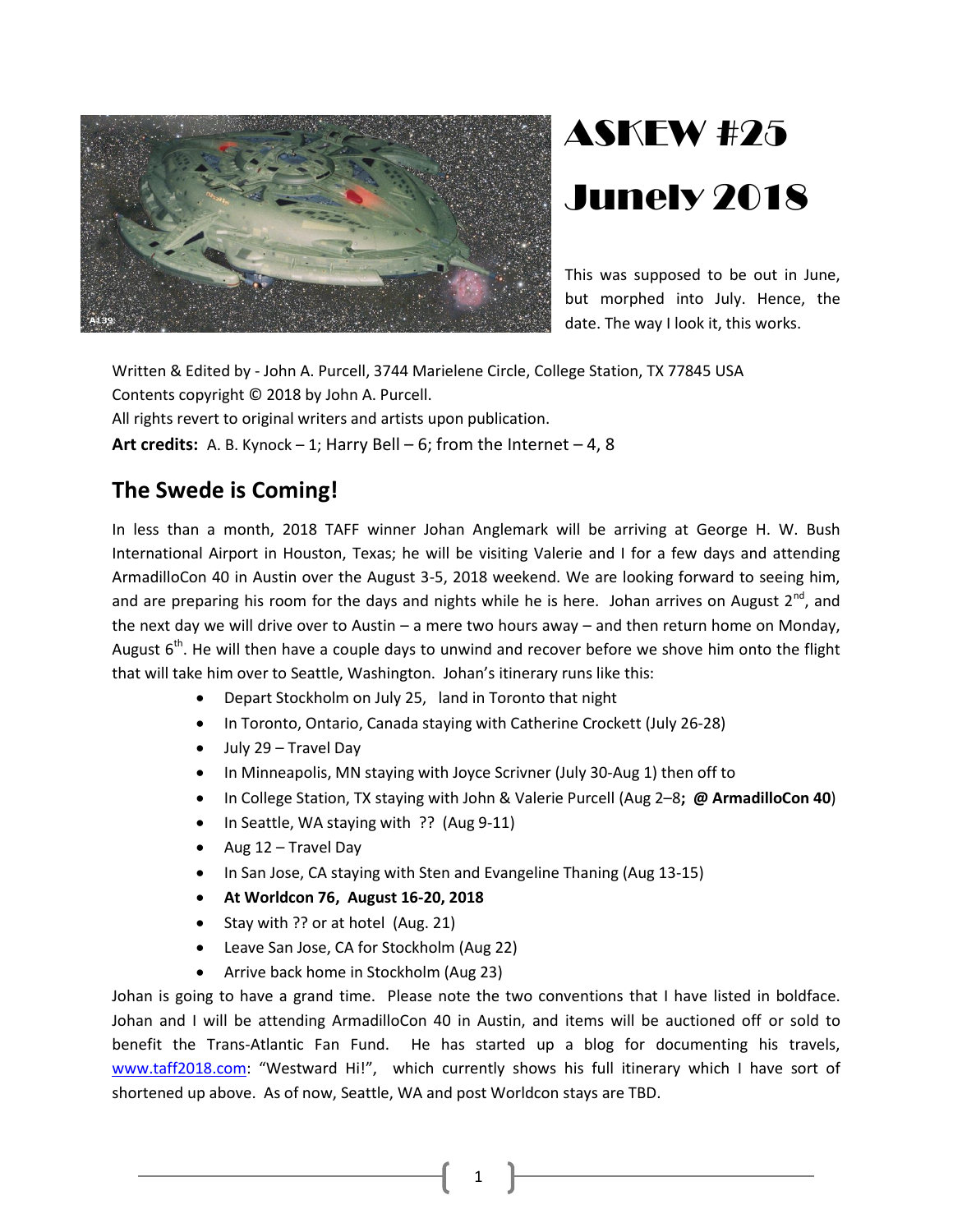## **Passages**

In the past couple months the science fiction community has lost people who have meant a lot to the genre. First came the news that First Fandom member **Shelby Vick (1928-2018)** had passed away at the age of 89. I never met ShelVy (his fannish nickname) but he and I were in the Southern Nevada Amateur Press Society (SNAPS) for a few years (2006-2008) before that APA folded, and in 2007 he published my short story "Customer Service" in the 17<sup>th</sup> issue of his pulp era styled fiction zine *Planetary Stories*. Those closer to ShelVy have written far more eloquently about his life, but I truly enjoyed his contributions to SNAPS and reading *Planetary Stories.* Thank you, ShelVy.

Another long-time fan passed away last month**, Steve Sneyd (1941-2018**), best known for his science fiction and fantasy poetry and his fanzine *Data Dump*, which ran for an astonishing 226 issues between November 1991 and November 2016. This zine started off as a hand-written bibliography of sf and fanzine poetry published in England, but eventually became a monthly newszine covering sf & f poetry worldwide. One thing I know is that it is not easy to write good science fiction and fantasy poetry because I have tried writing it, and Steve did it well. On the *Encyclopedia of Science Fiction* website (from where I found the above information) there is a listing of his volumes of poetry, nonfiction, and edited works. In recent years his poetry could usually be found in the pages of John Thiel's *Pablo Lennis*. Steve was reclusive, preferring to maintain contact with the fannish realm through correspondence throughout the years. Still, his death was a shocker to many fans.

Then in late June came the word, rocking the science fiction universe, that one of its brightest stars, **Harlan Ellison (1934-2018)** had died in his sleep. In his lifetime, Harlan was one of those writers who helped redefine the genre in the 1960s, wielding one of the sledgehammers that broke down the selfimposed walls that put science fiction into its own literary ghetto. Ellison was one of those writers whose work you either loved or hated. His personality was like that, too: often contentious, his brilliance as a writer was matched by his passion to protect a writer's work. I know that I don't need to list out his many accomplishments and awards; this fanzine's reading audience should be very familiar with them. Unlike Shelby Vick and Steve Sneyd, I actually met Harlan Ellison at three conventions back in the 1970s – ByobCon V (1975), MidAmeriCon (1976), and IguanaCon II (1978) – and even though my exposure to him was brief each time, he was passionate, intelligent, and funny. To say that Ellison will be missed is the understatement of all understatements. His influence on the science fiction field is massive and will be felt for a long time.

To get off that subject, here are capsule reviews of some of the books and stories I have read since mid-May.

# **Books (and one old novelette)**

I have been on a bit of a reading jag since the semester ended a month and a half ago. I think the following capsule will give you some kind of an idea of the kinds of things I enjoy reading. Sometimes readers share their thoughts on these books in their letters, so if you have something to say about any of these tomes, feel free to do so. In the meantime, here goes.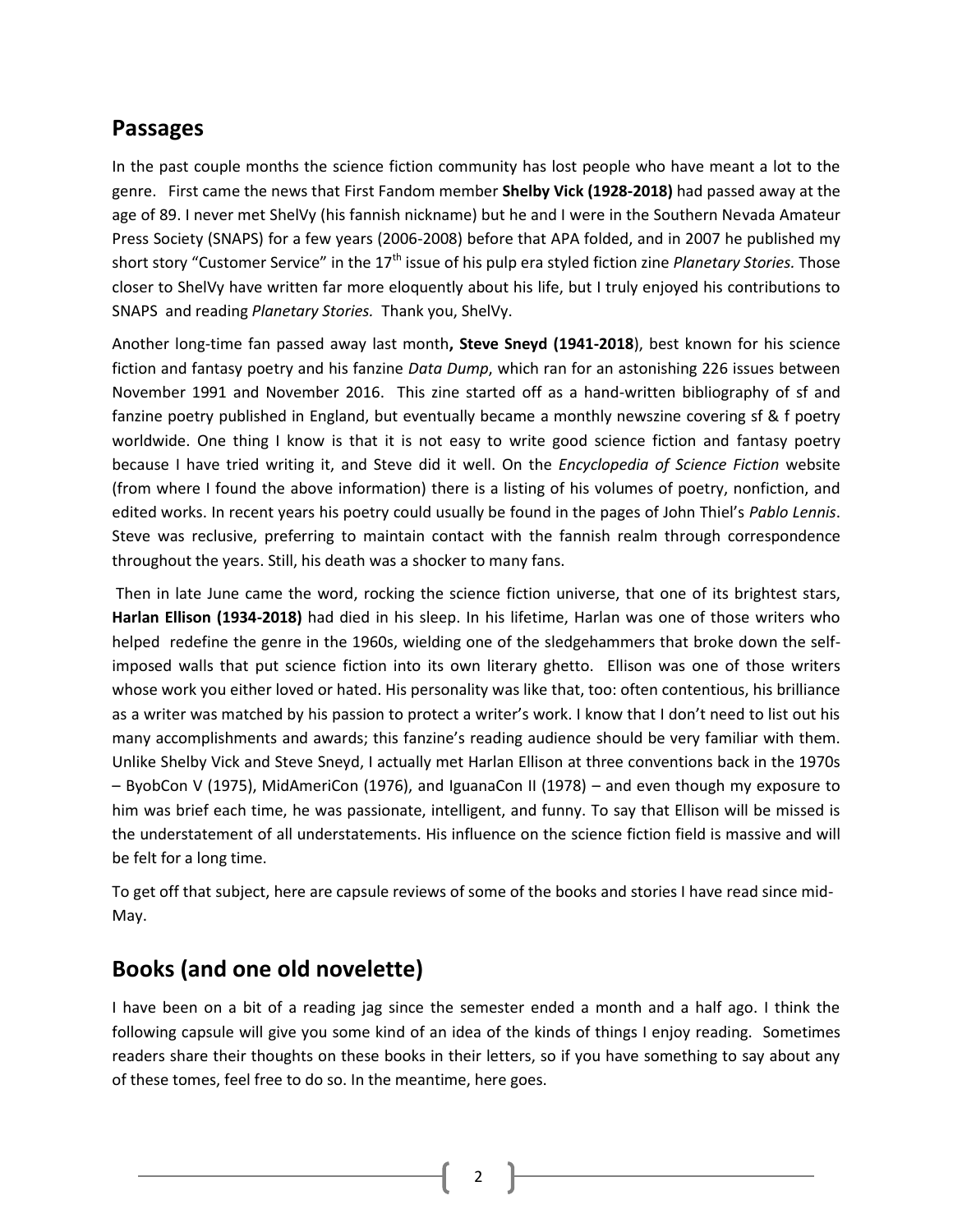#### **Barr, Jason.** *The Kaiju Film***. McFarland & Co., 2016. 203 pp.**

People who know me even just a little bit know how much I love silly monster movies. Jason Barr's book is an academic appraisal of this particular subgenre of science fiction movies, known as Kaiju. The word *kaiju* basically means "strange creature" in Japanese. Its English general meaning is "monster" or "giant monster", usually referring to creatures of a large size seen in movies from Asia, dominantly Japan. Toho Studios is the dominant producer of kaiju films, starting with *Gojira* in 1954, and continues to this day. Barr argues that these kaiju films are more fantasy than science fiction, and started out as serious endeavours (witness the dark, foreboding original Godzilla movies (including the American release of 1955 with Raymond Burr). What I like most about this book is that it is pretty inclusive by not just discussing the Toho studio franchises of Godzilla, Mothra, Ghidora, Rodan, and the like, but also expands his argument to include the original *King Kong* (1933), moving into other early monster films like *Mighty Joe Young* (1938) and *The Lost World* (1925), including the Universal Studios 1930 horror movies. Barr even lumps Michael Bay's ridiculous *Pacific Rim* (2013) and its new 2018 addition, *Pacific Rim: Uprising* into the kaiju genre. This is a fun book to read for its serious approach to a fun cinematic genre. If you're a fan of old monster movies like me, this is a book you might want to acquire.

#### **Cameron, Kenneth.** *The Frightened Man.* **Minotaur Books, 2010; first published in 2008. 261 pp.**

The mystery/detective genre fits in so perfectly with the Steampunk/Victorian era that it is not surprising that many authors blend these together (see the Cherie Priest book listed below). In this case, the year is 1900. Denton is a famous American mystery/horror writer living in London who awakens from a massive drunk one day, suffering yet another hangover from hell, only to be sought out by a short, frightened Irishman who claims he is being pursued by none other than Jack the Ripper, who has been gone for 15 years. Even when the mutilated body of a prostitute is found in London's East End, Scotland Yard is completely unhelpful – besides being completely unbelieving Denton's story – and eventually Denton is following a trail that connects him to a mysterious woman and deep into the bowels of London's lower rungs of society. Cameron's writing is drink and wonderfully descriptive, capturing the brooding malaise of impoverished London, and the climactic scene is one of the best I have read in a long time. Nothing supernatural here, but The *Frightened Man* is a splendid story. Denton surfaces again in *The Bohemian Girl* (2009).

#### **Corey, James S. A.** *Caliban's War***. Orbit Books, 2012. 595 pp. Book 2 of the Expanse series**

#### **Corey, James S. A.** *Abaddon's Gate***. Orbit Books, 2013, 547 pp. Book 3 of the Expanse series**

The fun thing about reading these books while watching *The Expanse* television series is comparing the two. As much as I enjoy the program – dropped by SyFy Channel ( for some stupid-assed reason) but picked up by Amazon – there is no question that I prefer the books. Even so, the TV series does a very good job of following the books at approximately one season per novel, and I am impressed by the visual presentation. But the book series is written so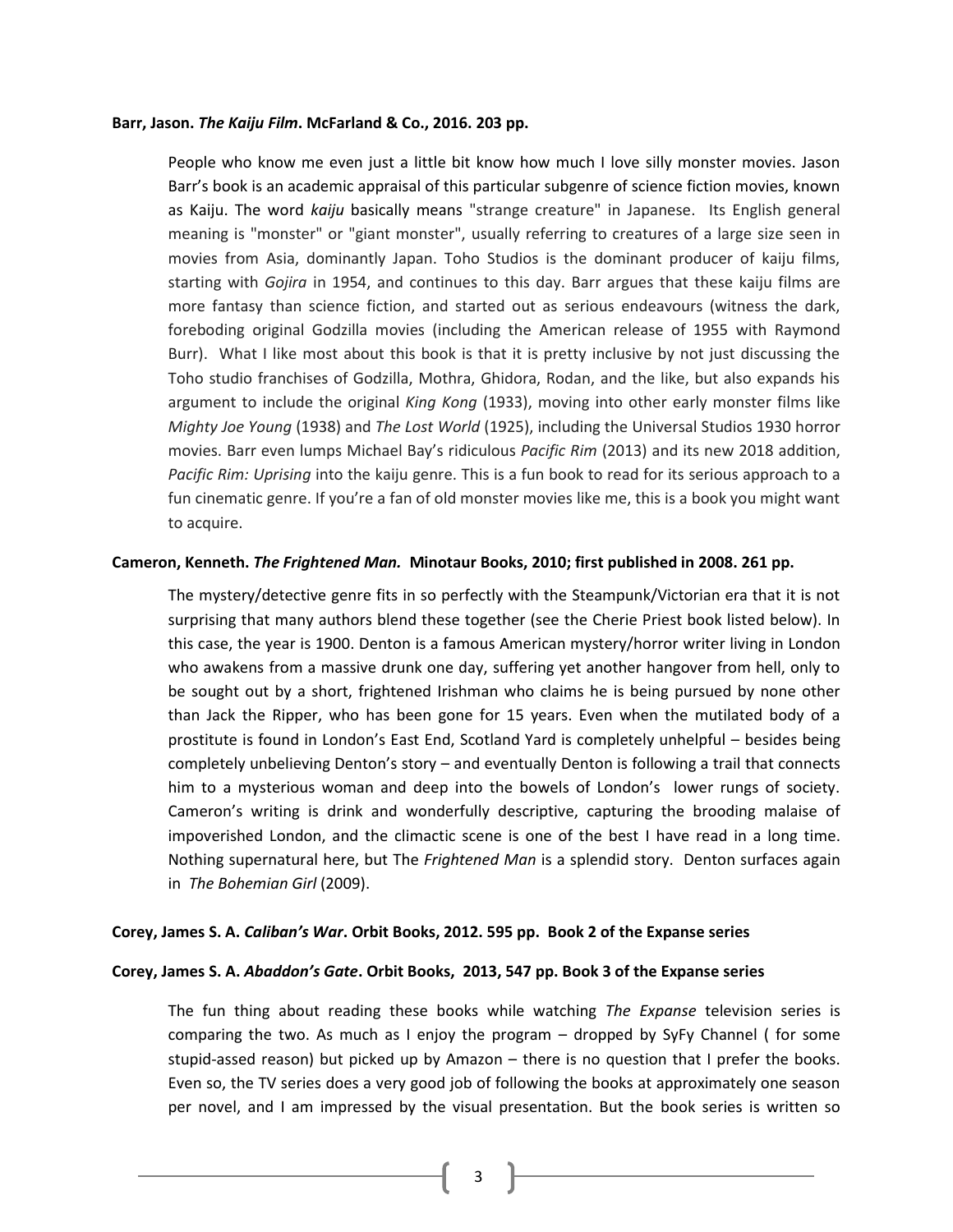damned well! The pacing is perfect and matches the writing very well, although my major complaint is that the portrayal of UN Undersecretary Avasarala as a crusty old woman who has been through decades of political warfare grates on my literary sensibilities a bit. If you have read any of these books, you know what I mean. Chrisjen Avasarala spews language that would make a space pirate blush. Practically every bit of dialog she has includes the word "fuck", which I suppose is more realistic than the invective "frack" that *Battlestar Galactica u*ses. Let's hear it for the looser broadcast moral standards of cable TV. Anyway. Enjoy watching the television episodes, and I hope the production crew gets the chance to finish the entire eight book series. One of these years "James S. A. Corey" (the pen name of Daniel Abraham and Ty Franck) might just win a trifecta Hugo Award for Best Novel, Best Dramatic Presentation, Short Form, and Best Series. That wouldn't surprise me at all.

#### **Leiber, Fritz. "Appointment in Tomorrow."** *Galaxy Magazine* **(July 1951)**

Here is another selection from my Nook, which I don't use very often. I downloaded the story "Appointment in Tomorrow" a few years ago from Project Gutenberg. The science fiction and

fantasy stories of Fritz Leiber have always been some of my favorite pulp era tales, but I have to say that this particular story is not one of his best. However, it does have merit for being rather prophetic as a warning against authoritarian rule over every aspect of a nation via a super-computer known as Maizie, control of which is fought over between Quackery and Science. Leiber sees this future American public as taken in completely by pseudoscience, supported by the Thinkers (I see Hubbard's Dianetics represented by this side), and the scientists conspire against the government-sponsored Thinkers to seize control of Maizie. This all takes place in a post-nuclear world, which is not surprising because the post-World War II years of science fiction literature were inundated by apocalyptic-holocaust visions. I suppose given the



times, such a story is to be expected from practically every sf writer. Again, this is not one of Leiber's best, but still has an interesting idea that kept reminding me of America in the  $21<sup>st</sup>$ century, especially during the Trump Administration. For this reason "Appointment in Tomorrow" is worth a quick read.

#### **Priest, Cherie.** *Maplecroft.* **Roc Books, 2014. 435 pp.**

It is my considered opinion that Cherie Priest cannot write a bad book. Seriously, I have read her Clockwork Universe series of books and the novel *Four and Twenty Blackbirds*, thoroughly enjoying them all. Maplecroft is the first book in the Borden Files series of books that are based on – you guessed it – the gruesome and famous Lizzie Borden murders. What Priest does this time is take the essential history of those murders, setting and all, and extrapolate out a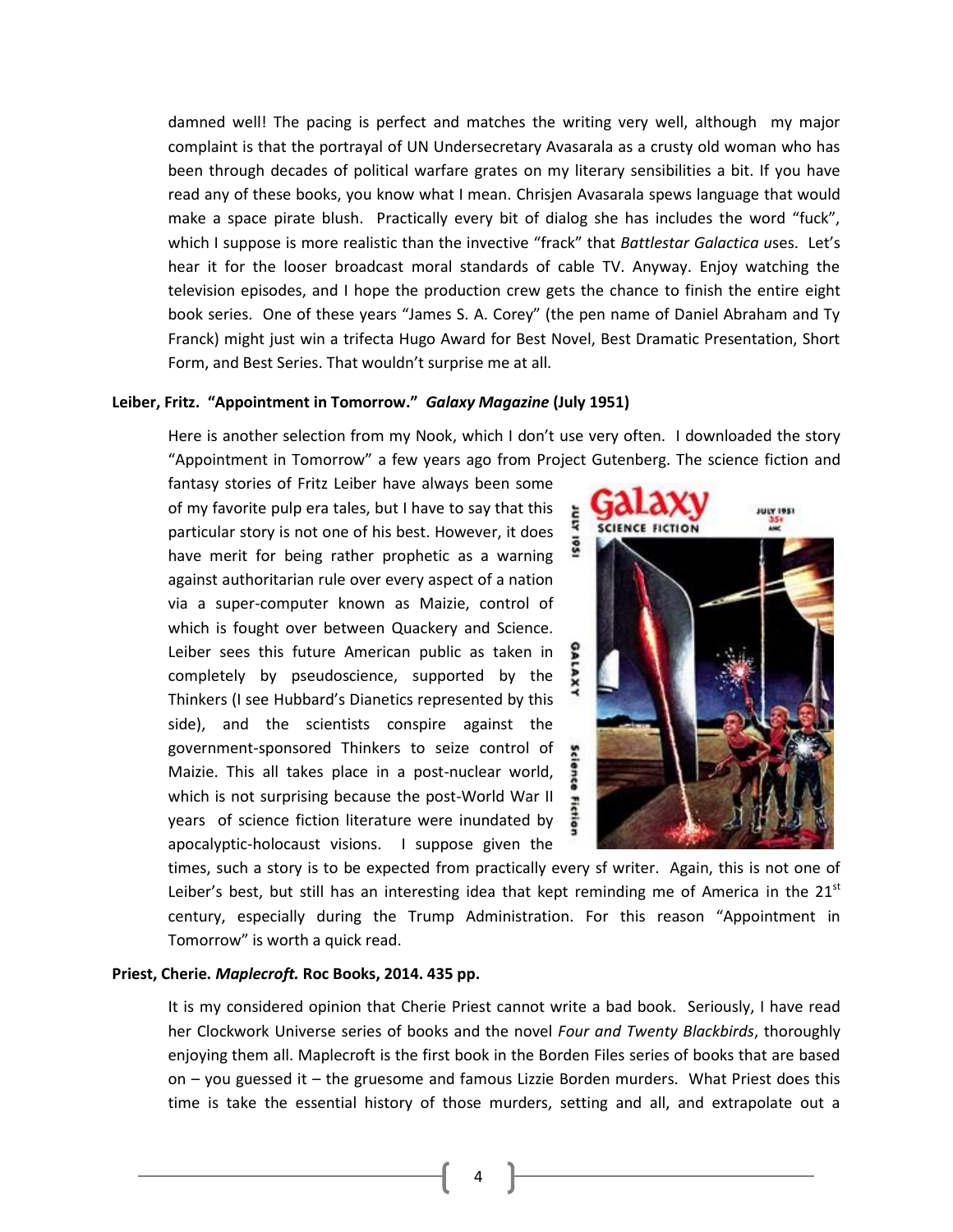scenario that blends the murder mystery and detective genres with the supernatural realm that creates a story that a reader simply will not be able to put down. I really would love to say more, but I fear that if I did I might give away too much of the plot and need to put in a spoiler alert. The second book in the series is *Chapelwood* (it is on my bookshelf), and I look forward to reading that one Real Soon Now.

# From the Case Files of Dick Trickle. P.I.

 The whiskey bottle was empty. So were the bottles of Gin, Vodka, Amaretto, and Dr. Pepper, plus an uncountable number of beer bottles. They lay scattered around the office like felled soldiers, bodies spent in a bitter battle against sobriety.

 Dick Trickle, P.I., stared out the smoked plasti-glass window at the stars. The moon hung its shocked face in the firmanent, glaring brightly at the blue and white globe spinning in the blackness of space. Spinning. Turning. Spinning again. Faster and faster the Earth and Moon spun… The last thing he remembered thinking was, *Oh, oh. Whirlies!* 

Trickle passed out.

When he awoke, the assistant to the assistant station manager, Olaf Skänderssôn, was sitting in the swivel chair on the other side of Trickle's computer station. Trickle attempted to say something witty like "so look what the cat dragged in," but it sounded like "shook the addicted gun," then darkness again enveloped his brain.

Two hours later, Skänderssôn was still sitting there, although this time the fog in the room had cleared out quite a bit. Trickle rubbed his eyes, noticed the fog was inside his head and not in the air. "Argh," he mumbled. "I really have to stop doing that."

"Drinking so much?" Skänderssôn calmly said.

"Naw. Mixing beer and whiskey after midnight."

The assistant to the assistant station manager sadly shook his head. "Do you even know what day this is?" he asked in a slightly sarcastic tone.

Trickle thought a moment, replied, "What year is it?"

"2133, the Year of Your Ass."

Trickle considered that a moment. "Wednesday," he concluded.

Skänderssôn chuckled. "Somewhere in this solar system it is. Look, Trickle, we have a problem on this station that's right up your alley," he said, his sober eyes locking in on Trickle's bleary orbs.

"Oh! So this is a business call. Very good. Can I get you a beer?"

"It's just after eight in the morning!" Skänderssôn shouted.

Trickle let that information sink in for a few seconds. "Scotch?"

 The assistant to the, etc., calmly stood up, stared at the other man with an air of sorrowful authority. "There's been a murder in stores," Skänderssôn said. "Bergeron. Manager of Comestibles and Potables." The uncomprehending look on Trickle's face made him add, "Food and Drink Acquisitions."

"Oh, shit!" Trickle said in shock. "This is serious!"

"Can I count on your help?"

 "Absolutely." Trickle stumbled to his feet, tottered while attempting the sloppiest salute since the end of the Korean Conflict. "Dick Trickle, P.I., at His Majesty's service."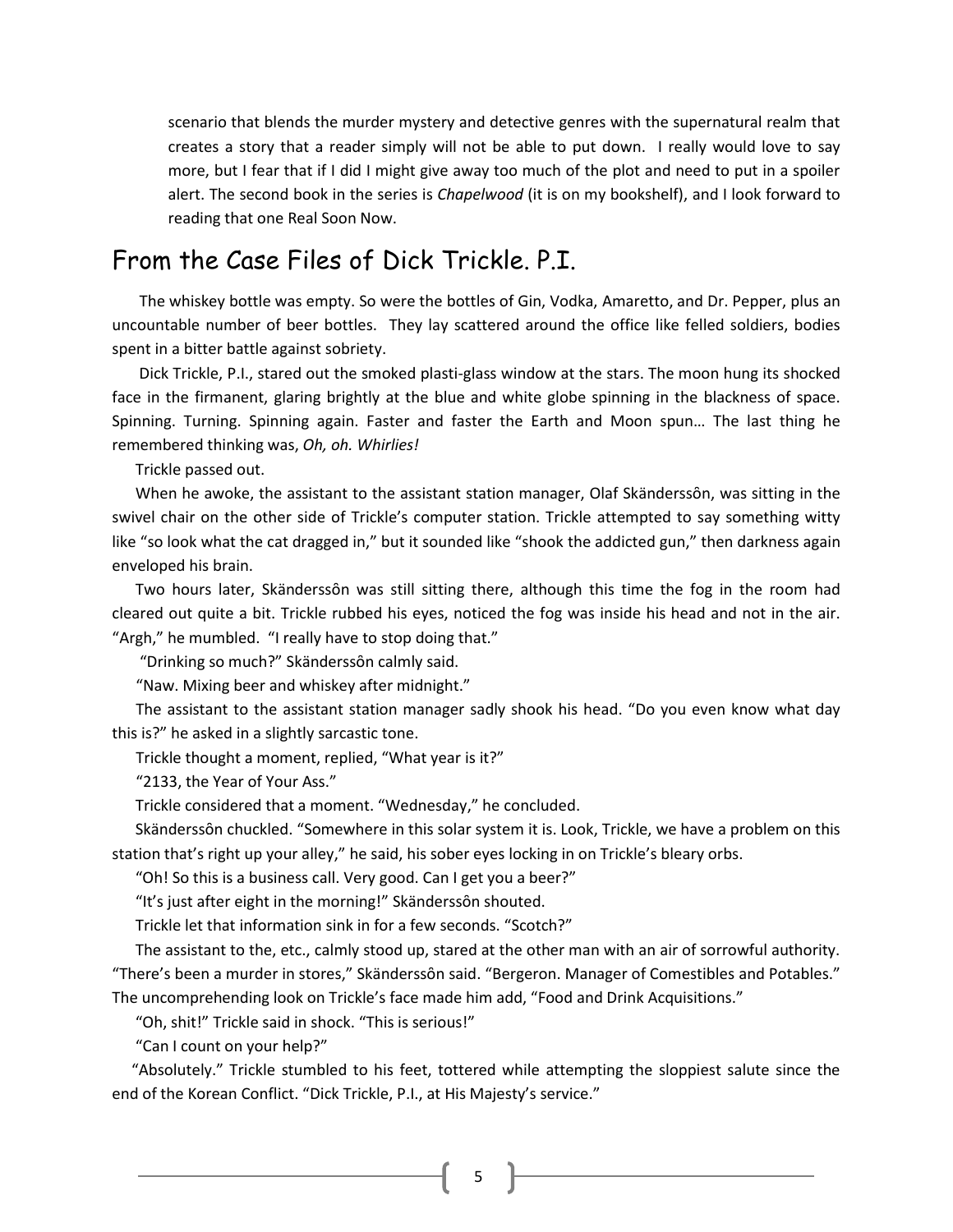Skänderssôn rolled his eyes, wrinkling his nose in disgust. "Oh, knock that crap off." He picked up an ancient Marvin the Martian cooshy ball off Trickle's desk, squeezed tightly, imagining it was the detective's left testicle. "So you're finally a licensed Private Investigator?" he asked.

 "Nope," came the quick reply. "I am Dick Trickle: the best Pissed Investigator in the solar system! Now if you will excuse me, I gotta take a leak."

As Trickle wobbled out the irising door, Skänderssôn sighed, and said, "Here we go again."

# **Skewed Results**

#### *Well, just like Askance #44 (June 2018) which was just posted to efanzines a couple weeks ago, this fanzine received a handful letters of comment. My rejoinders will be in brown boldfaced font.*

Ian Millsted

*June 7, 2018*

Thanks for the copy of *Askew 24.* Delayed loc due to a week away in Spain. Now back to the world of education, which is perhaps relevant to your Cambridge based adventures.

A few years ago I did a 5 week 'Teacher Fellowship' at Corpus Christi College. That didn't involve teaching anyone (my training is for 11 to 18 years old education) but was for the purpose of allowing me to do some research as well as make connections to help my students apply successfully (which did happen the following year). My room for that time was just next door to the Eagle where you visited. In fact my window overlooked the pub courtyard. Meanwhile I got to wear a gown and sit at the high table with the Fellows for dinner which was probably the closest to cosplaying as I've ever come, as my own

academic background is much more humble.

There are quite a lot of sf writers over the years with Cambridge links but I won't start a list here.

# 3EAN."

*which made me feel a bit better. Yeah, I think that the Eagle is a pretty awesome place to have lunch, and to be sitting in there in full academic regalia must have been incredibly cool. I am envious that you attended a Teacher Fellowship there. That's something that will look imposing on your Curriculum Vitae.* 

 *Well, you \*could\* list some of the lesser-known sf writers affiliated with Cambridge. If I recall correctly, Douglas Adams, author of the Hitchhiker's Guide to the Galaxy series, was one of them.}*

#### Ian

*{When you wrote "Corpus Christi College, the first thing I thought of was, "When were you in Texas?" Then I remembered that Cambridge, England has a Corpus Christi College,*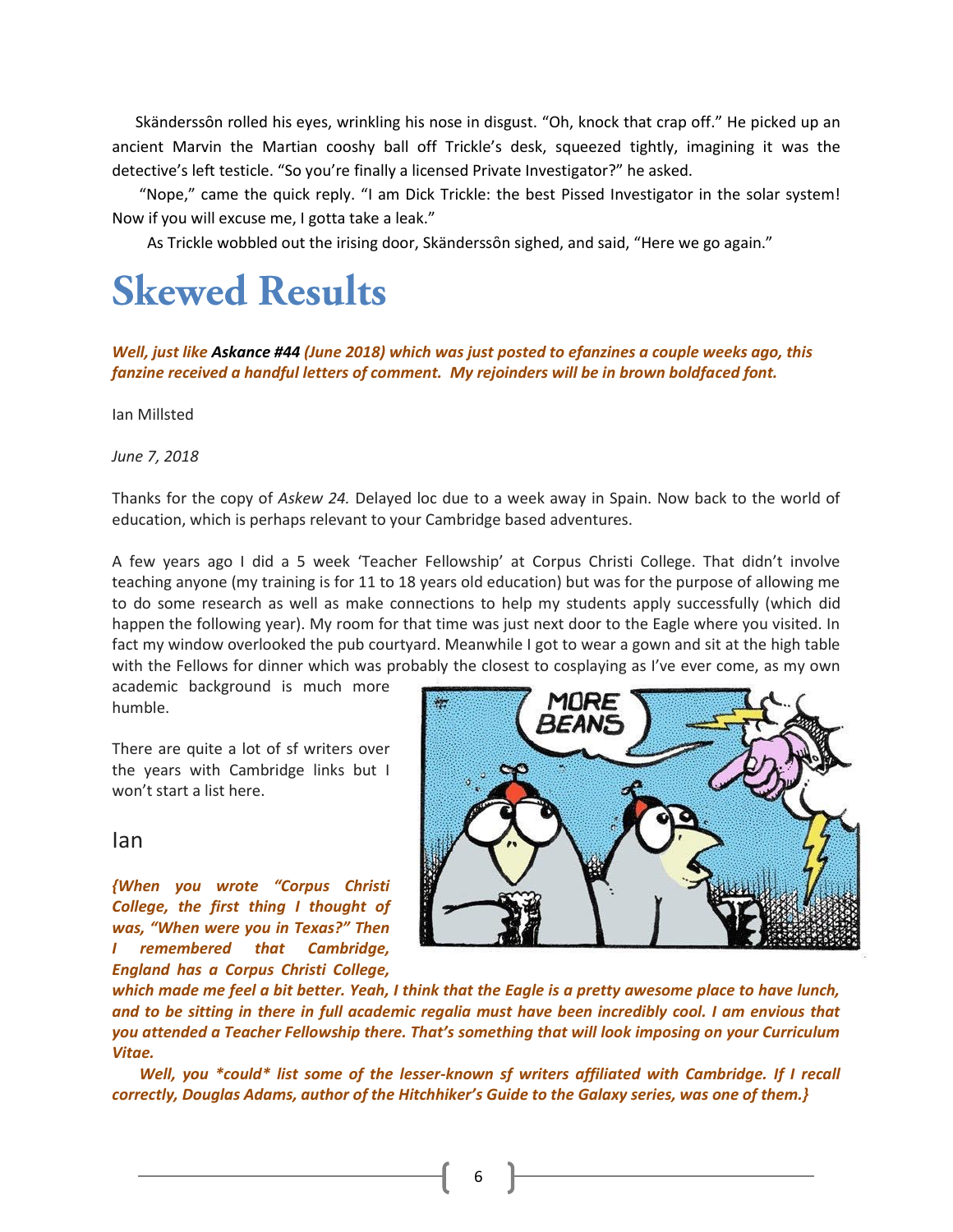Lloyd Penney 1706-24 [Eva Rd.](https://maps.google.com/?q=24+Eva+Rd.+Etobicoke,+ON+CANADA+M9C+2B2&entry=gmail&source=g) [Etobicoke, ON](https://maps.google.com/?q=24+Eva+Rd.+Etobicoke,+ON+CANADA+M9C+2B2&entry=gmail&source=g) [CANADA M9C 2B2](https://maps.google.com/?q=24+Eva+Rd.+Etobicoke,+ON+CANADA+M9C+2B2&entry=gmail&source=g)

*June 15, 2018*

The TAFFish cycle continues!... and I am glad it does. I was never able to meet any of the TAFF winners from Europe when they came over to Toronto, and I haven't heard anything of whether Johan Anglemark might be coming here. *{He is. See page one. – ed.}* I usually don't hear much, anyway. (Keeping with the theme of fan funds, it may now look like CUFF, the Canadian Unity Fan Fund, may finally be dead. There simply aren't enough people who may yet classify themselves as fans willing to take it on, and most conventions here have never heard of CUFF, and some are unwilling to participate. More news as it arrives.)

I had a wonderful time with the Skeltons while they were in Toronto for Corflu. Cas loves to chat, and we shared memories of Mike Glicksohn. I doubt I will ever get to another Corflu, but John, please get to the next one in the Washington area, and have yourself a good time.

The locol…Bob Jennings is right, if you can assemble all your portions of trip report into one one-shot, there are places where you can submit it, and get a nice sum of money for donation to TAFF. I think Joe Siclari and the [fanac.org](http://fanac.org/) group does not, not sure of the rest. After Yvonne and I took our TAFF trip, and published our trip report, we shopped it around and got some serious money for CUFF.

Hmmm…I do try to write to as many fanzines as I can to show that all fanzines are good enough for response. It does depend on what the fanzine might contain to pique my interest, but when I mix in some current affairs and personal journalism, the loc can be about much more than just the fanzine.

My loc…just had a good interview with a huge corporation, so hopes are high for that job. I am chatting with Chris about a steampunk fanzine, and I am thinking about it. We have had some meetings about our return to London, and if things work out, we will be leaving for London around this time next year. Some of that personal journalism…Yvonne has joined CAFTCAD, the Canadian Alliance of Film and Television Costume Arts and Design, and this is the professional organization of those who work in costume for the various TV shows and movies being shot in around the Toronto area, which are many. She's already taken some interesting courses through CAFTCAD, and this may lead to some work for her in the industry.

## Lloyd

*{As usual, thank you for writing, Lloyd. (\*) There are indeed Fan Fund bounties paid by SCIFINC and Fanac.org, both awarding \$500 if the TAFF or DUFF delegates complete and submit their trip reports within five years of completing their trips. After the five year period, the donation drops to \$250. I am pleased to say Jacq Monahan and Jim Mowatt both met the 5 year deadline. My deepest appreciation to SCIFIINC and Fanac.org for supporting the fan funds.* 

**Other folks who made contact** – with me, that is, not aliens – are Bill Burns, Jim Mowatt, and Thomas Sadler. Thank you, gentlemen.